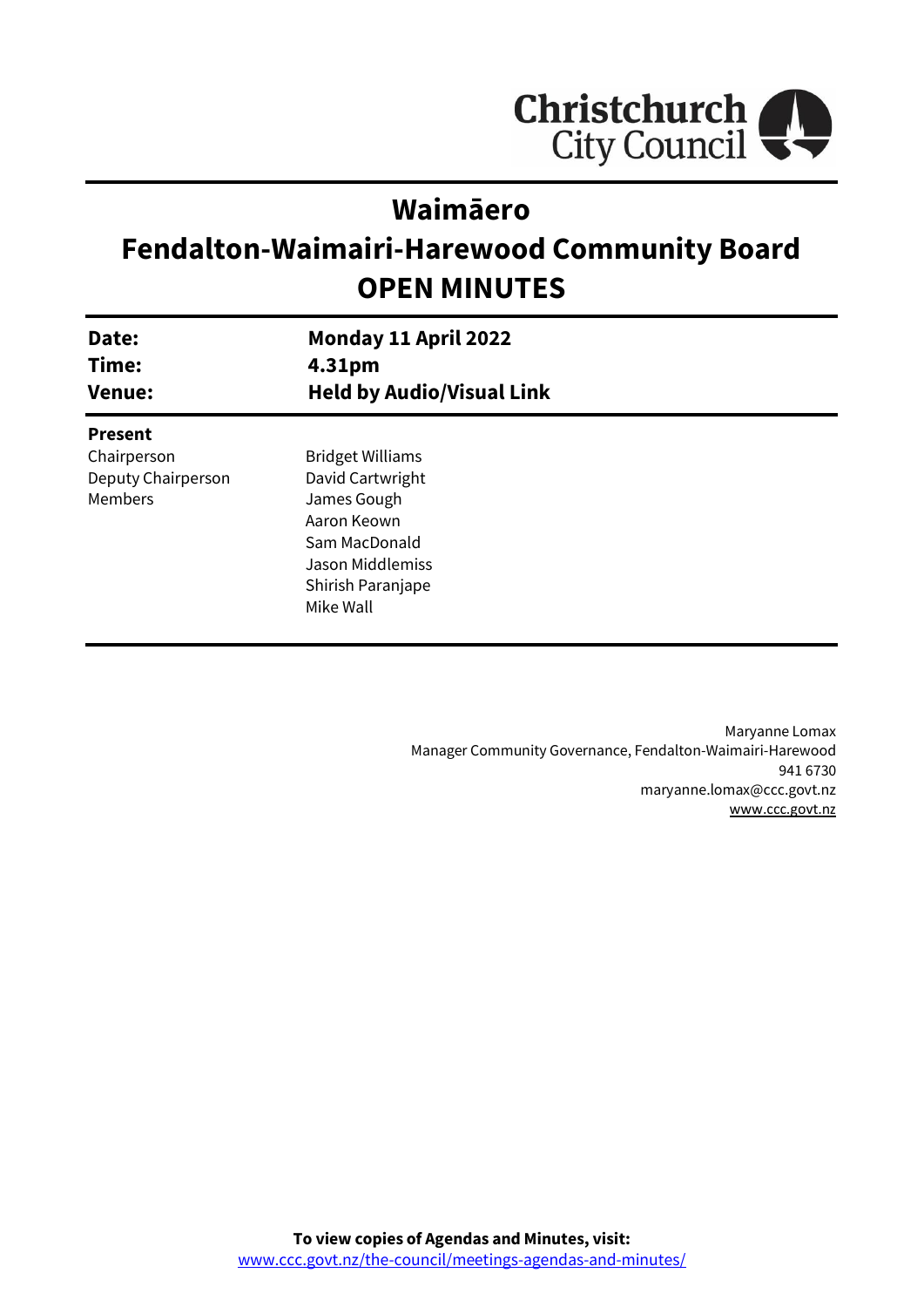

- **Part A Matters Requiring a Council Decision**
- **Part B Reports for Information**
- **Part C Decisions Under Delegation**

**Post meeting Note:** This meeting was held via audio/visual link on the Zoom platform due to New Zealand being at the red setting of the Covid-19 Protection Framework (the Traffic Alert system) on the date the meeting was scheduled. These minutes provide a written summary of the meeting proceedings.

The Chairperson opened the meeting and notified members that the meeting was being publicly livestreamed on YouTube and that the recording would be kept online for future viewing.

The agenda was dealt with in the following order.

## **1. Apologies / Ngā Whakapāha**

#### **Part C**

The Chairperson advised that she had received an apology from Linda Chen. There being no further apologies, Bridget Williams moved that the apology be accepted. The motion was seconded by Shirish Paranjape and when put to the vote was carried unanimously.

## **Community Board Resolved FWHB/2022/00014**

That the apology for lateness received from Linda Chen be accepted.

Bridget Williams/Shirish Paranjape **Carried**

## **2. Declarations of Interest / Ngā Whakapuaki Aronga**

## **Part B**

The Chairperson asked if any members needed to declare a conflict of interest relating to any matters on the agenda. There were no declarations of interest recorded.

## **3. Confirmation of Previous Minutes / Te Whakaāe o te hui o mua**

## **Part C**

The Chairperson asked members to confirm that the minutes were a true and accurate record of the meeting held on 14 March 2022. No matters concerning the accuracy of the minutes were raised. Bridget Williams moved that the minutes be confirmed. The motion was seconded by Mike Wall and when put to the vote was carried unanimously.

## **Community Board Resolved FWHB/2022/00015**

That the minutes of the Waimāero Fendalton-Waimairi-Harewood Community Board meeting held on Monday, 14 March 2022 be confirmed.

Bridget Williams/Mike Wall **Carried**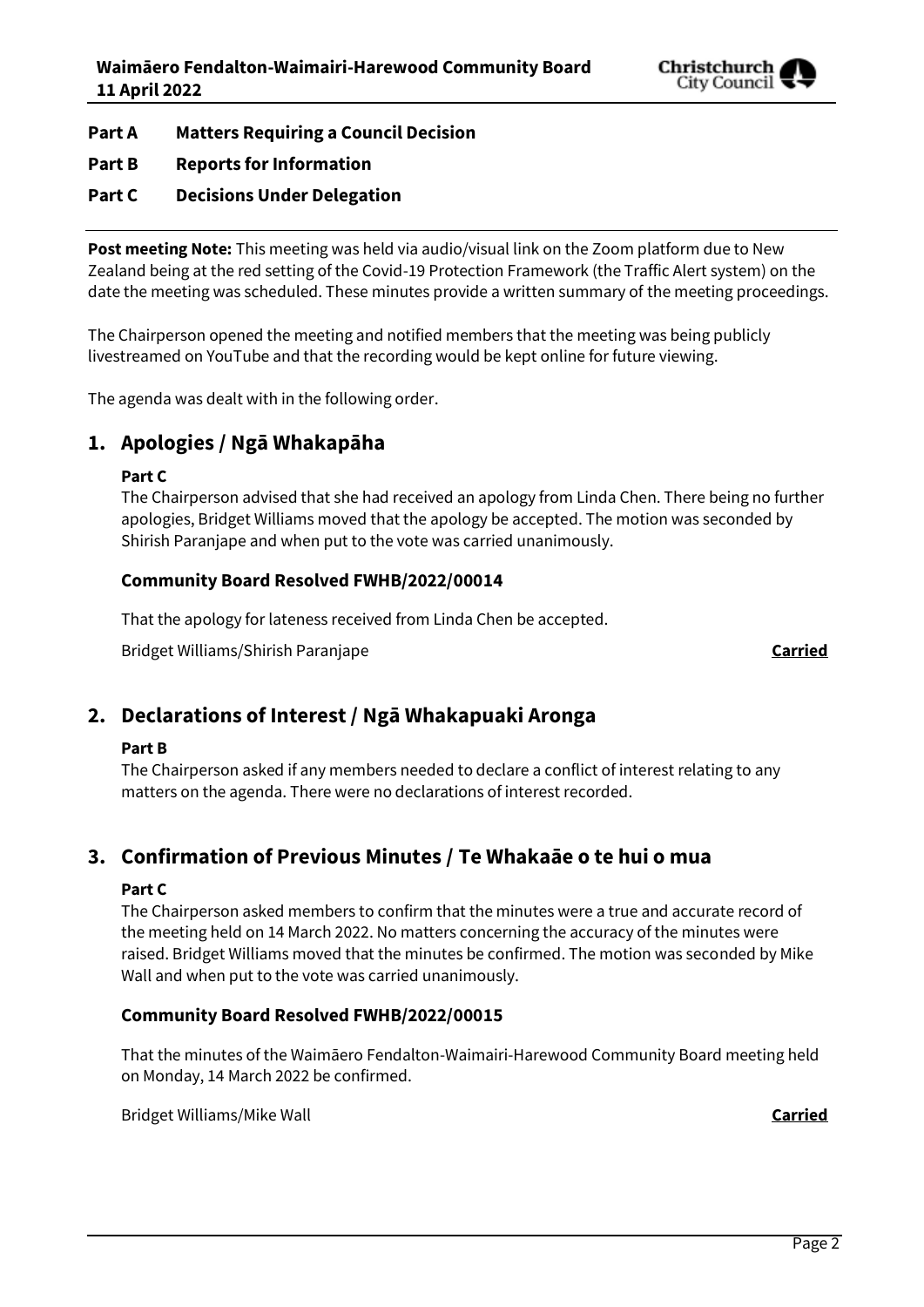

## **4. Public Forum / Te Huinga Whānui**

## **Part B**

## **4.1 Andrew Rusbatch**

Andrew Rusbatch, local resident, addressed the Board on behalf of the Rusbatch Family regarding a naming proposal for a new Reserve in the Belfast area.

Mr Rusbatch explained that his family has strong connections to the Belfast area. His Grandparents purchased a parcel of land in Belfast in the 1950's and it has been in the family for over 70 years. The land, which is on Englefield Road, is now being developed into a residential subdivision. The Rusbatch Family also owned a civil construction company which completed various infrastructure work throughout Christchurch. The development plan includes a reserve at 46 Englefield Road which will also act as a stormwater retention basin.

Mr Rusbatch asked the Board to consider naming the reserve after Rusbatch Reserve. The Rusbatch family would also be interested in donating a park bench and plaque to place on the reserve.

Mr Rusbatch noted that this proposal is consistent with other place names in the area such as Johns Road and Englefield Road which are named after prominent local families.

The Board thanked Mr Rusbatch for his presentation and requested advice from staff on his proposal to name the new reserve at 46 Englefield Road after his Grandparents, and donate a park bench with a plaque.

## **5. Deputations by Appointment / Ngā Huinga Whakaritenga**

## **Part B**

There were no deputations by appointment.

## **6. Presentation of Petitions / Ngā Pākikitanga**

## **Part B**

There was no presentation of petitions.

## **7. Correspondence**

The Community Board Advisor informed the Board that subsequent to sending the letter, Countdown Northwood has extended an invitation to the Board to have a tour of the new Countdown Belfast facility once construction has progressed further.

The Community Board Advisor also informed the Board that the letter from the Northwood Residents' Association was also sent to the Papanui-Innes Community Board, who have already confirmed that a cycle connection along Radcliffe Road connecting with the Northern Corridor cycle path is being planned and construction is budgeted later in the LTP.

Sam MacDonald expressed disappointment at the suggestion in the letter from Sarah Pallett MP that the Council needed to fund the proposed footpath, when the original commitment was to seek funding from the Ministry of Education.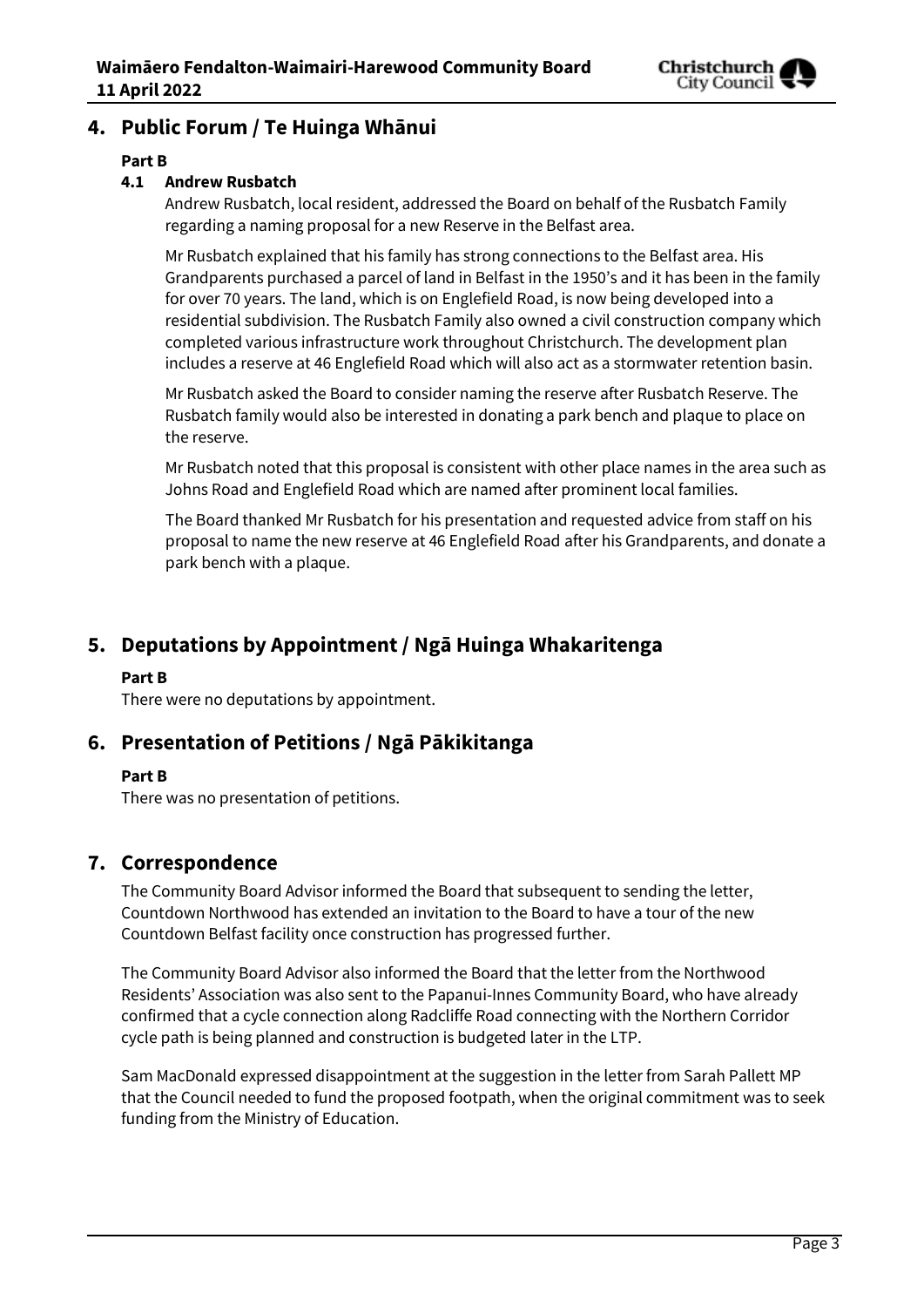

#### **Community Board Resolved FWHB/2022/00016**

#### **Part B**

That the Fendalton-Waimairi-Harewood Community Board:

- Receive the correspondence from Countdown Northwood regarding the upcoming 1. opening of Countdown Belfast and the closure of the Countdown Northwood store.
- $2.$ Receive the correspondence from the Northwood Residents' Association in relation to their proposal for a cycleway connecting Northwood Boulevard, Main North Road and the Northern Corridor cycle lane.
- 3. Receive the correspondence from Sarah Pallett, the Member of Parliament for Ilam, regarding the proposed footpath through the Cobham Intermediate, Burnside Primary and Allenvale School site.

Sam MacDonald/Shirish Paranjape **Carried**

## **8. Proposed Road Names - 251 Styx Mill Road and 285 Highsted Road**

#### **Board Comment**

The Manager Resource Consents introduced the report and explained that the proposed road names are connected to the history of the site and some of the natural and physical features of the location.

Aaron Keown suggested that Quail Road might be a stronger option than Collies Road. The Manager Resource Consents explained that Collies Road relates to the Collies Drain and it is common for road names to reflect nearby waterways, however staff are unaware of the background to why it was originally named Collies Drain.

The Board discussed the suggestion, but decided to proceed with the original staff recommendations. James Gough moved that the staff recommendations be adopted. The motion was seconded by Mike Wall and when put to the vote was carried unanimously.

## **Community Board Resolved FWHB/2022/00017**

## **Part C**

That the Waimāero Fendalton-Waimairi-Harewood Community Board:

- Approves the following new road and lane names for 251 Styx Mill Road (RMA/2021/708)  $1.$ and 285 Highsted Road (RMA/2021/2922).
	- Road 1 Collies Road  $a<sub>r</sub>$
	- $\mathbf b$ . Road 2 - Flaxmill Road
	- c. Road 3 - Kiekie Road
	- d. Lane 1 - Lizard Lane
	- Lane 2 Rākau Lane e.

James Gough/Mike Wall **Carried**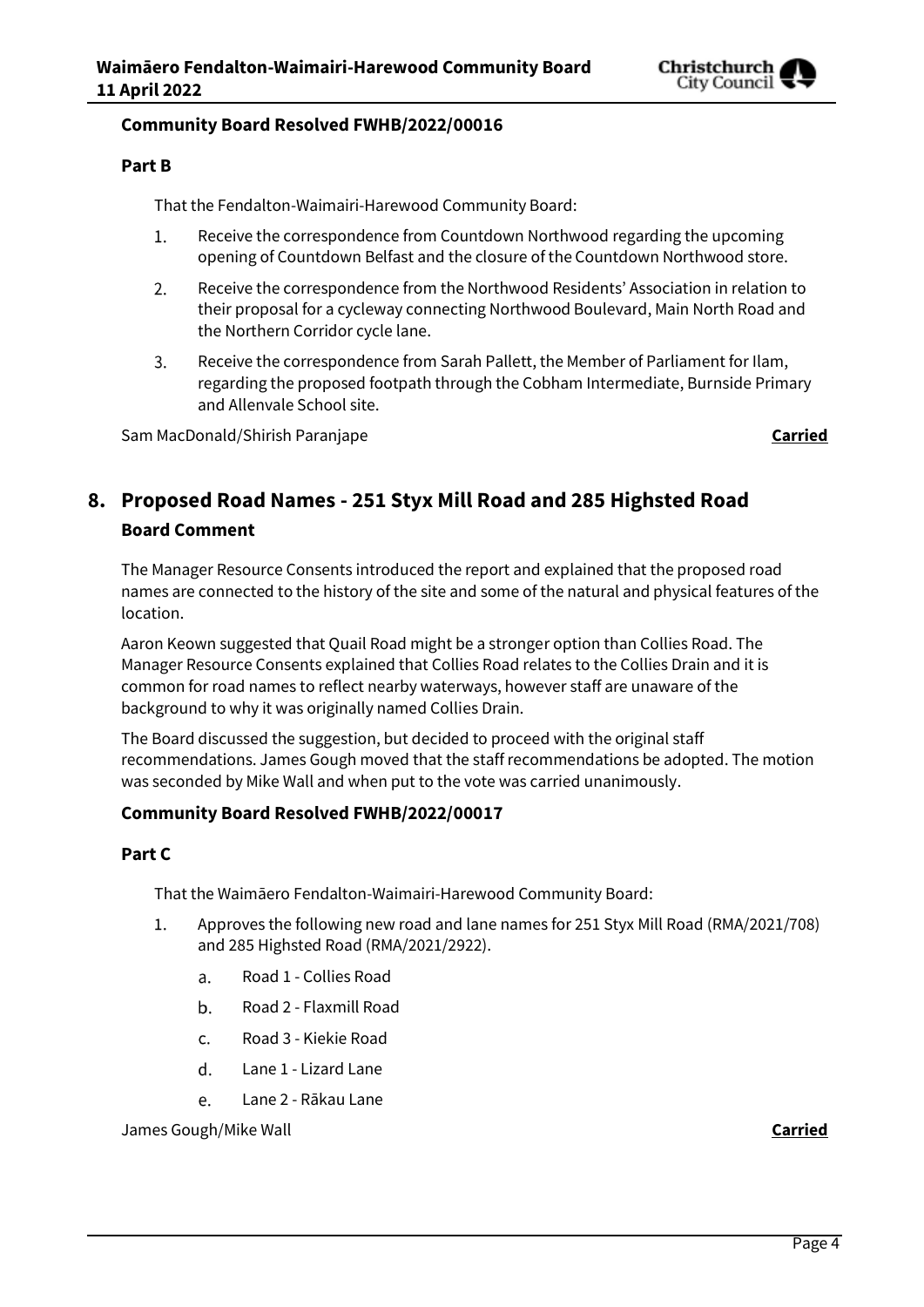

## **9. Todd Avenue / Wairakei Road Intersection - Proposed No Stopping Restrictions**

The Traffic Engineer introduced this item and explained that this proposal originated from a customer service request that came via the Board. A local resident had concerns about visibility at the intersection, particularly when the nearby Funeral Chapel is holding a service which places increased demand on the parking supply.

The Chairperson thanked the Traffic Engineer for their work in bringing this item to the Board. Aaron Keown moved that the staff recommendations be adopted. The motion was seconded by Bridget Williams and when put to the meeting was carried unanimously.

## **Community Board Resolved FWHB/2022/00018**

## **Part C**

That the Waimāero Fendalton-Waimairi-Harewood Community Board:

- 1. Approves that in accordance with Clause 7 of the Christchurch City Council Traffic and Parking Bylaw 2017, that the stopping of vehicles be prohibited at any time at the intersection of Todd Avenue and Wairakei Road as indicated in the drawing TG140770 Issue 1, dated 30/11/2021 (refer Attachment A) and detailed in recommendations 1a-1b below:
	- a. That the stopping of vehicles is prohibited at all times on the east side of Todd Avenue commencing at its intersection with Wairakei Road, and extending in a northerly direction into Todd Avenue for a distance of 15 metres.
- 2. Revoke any previous resolutions pertaining to traffic controls made pursuant to any bylaw to the extent that they are in conflict with the traffic controls described in resolutions 1a – 1b above.
- 3. Approves that these resolutions 1 to 2 take effect when parking signage and/or road markings that evidence the restrictions described in the staff report are in place (or removed in the case of revocations).

Aaron Keown/Bridget Williams **Carried**

## **10.Hawksbury Avenue and Somme Street Intersection: Proposed P3 and No Stopping Restrictions**

The Traffic Engineer introduced this item and explained that this item originated from a request from the St Albans Catholic School. Recent road improvements along the school's street frontage including the addition of a cycleway have had an effect on parents' ability to use that area for dropping off and collecting school children, and there are also concerns about children crossing the cycleway. This proposal is to create a drop-off/pick-up zone in another location, and add nostopping restrictions at the nearby intersection to improve safety.

Mike Wall commented that he is a regular visitor to the area and had seen the problem first hand, so fully supported the proposal.

James Gough moved that the staff recommendation be adopted. The motion was seconded by Mike wall and when put to the vote was carried unanimously.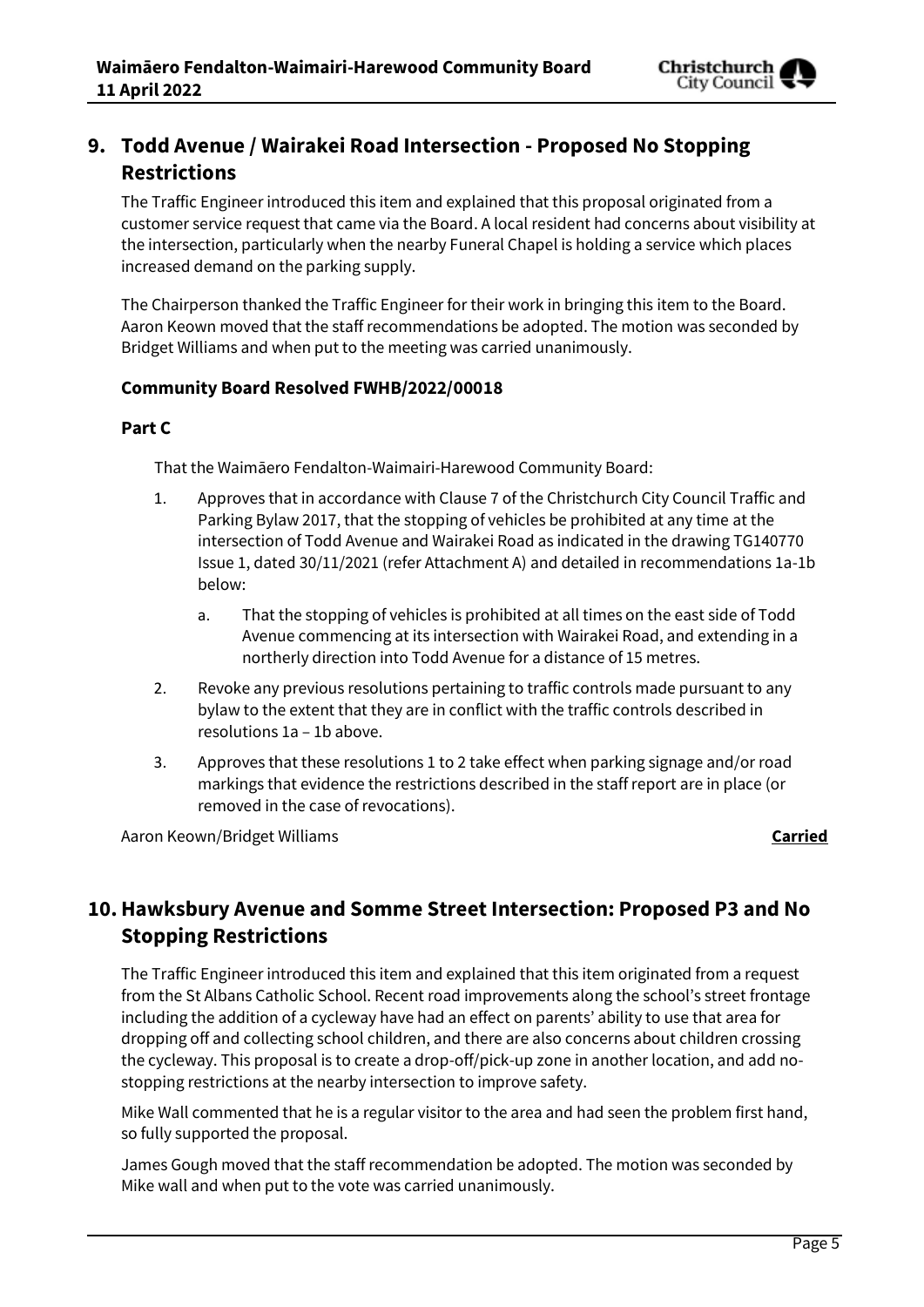

## **Community Board Resolved FWHB/2022/00019**

## **Part C**

That the Waimāero Fendalton-Waimairi-Harewood Community Board:

- 1. Approves that in accordance with Clause 7 of the Christchurch City Council Traffic and Parking Bylaw 2017, that the stopping of vehicles be prohibited at any time at the intersection of Hawkesbury Avenue and Somme Street as indicated in the drawing TG140731 Issue 1, dated 28/07/2021 (refer Attachment A) and detailed in recommendations 1a-1e below:
	- a. That the stopping of vehicles is prohibited at all times on the southern side of Hawkesbury Avenue commencing at its intersection with Somme Street, and extending in a south westerly direction for a distance of 14 metres.
	- b. That the stopping of vehicles is prohibited at all times on the southern side of Hawkesbury Avenue commencing at its intersection with Somme Street, and extending in a north easterly direction for a distance of 14 metres.
	- c. That the stopping of vehicles is prohibited at all times on the west side of Somme Street commencing at its intersection with Hawkesbury Avenue, and extending in a south easterly direction for a distance of eight metres.
	- d. That the stopping of vehicles is prohibited at all times on the east side of Somme Street commencing at its intersection with Hawkesbury Avenue, and extending in a north easterly direction for a distance of eight metres.
- 2. Approves that in accordance with Clause 7 of the Christchurch City Council Traffic and Parking Bylaw 2017, that the parking of vehicles be restricted to a maximum period of 3 minutes on the east side of Somme Street, commencing at a point eight metres south east of its intersection with Hawkesbury Avenue and extending in a south easterly direction for a distance of 40 metres, as detailed on Attachment A. This restriction is to apply for School Days Only, between the hours of 8:30am to 9:30am and 2:30pm to 3:30pm.
- 3. Revoke any previous resolutions pertaining to traffic controls made pursuant to any bylaw to the extent that they are in conflict with the traffic controls described in resolutions 1a – 1d and 2 above.

James Gough/Mike Wall **Carried**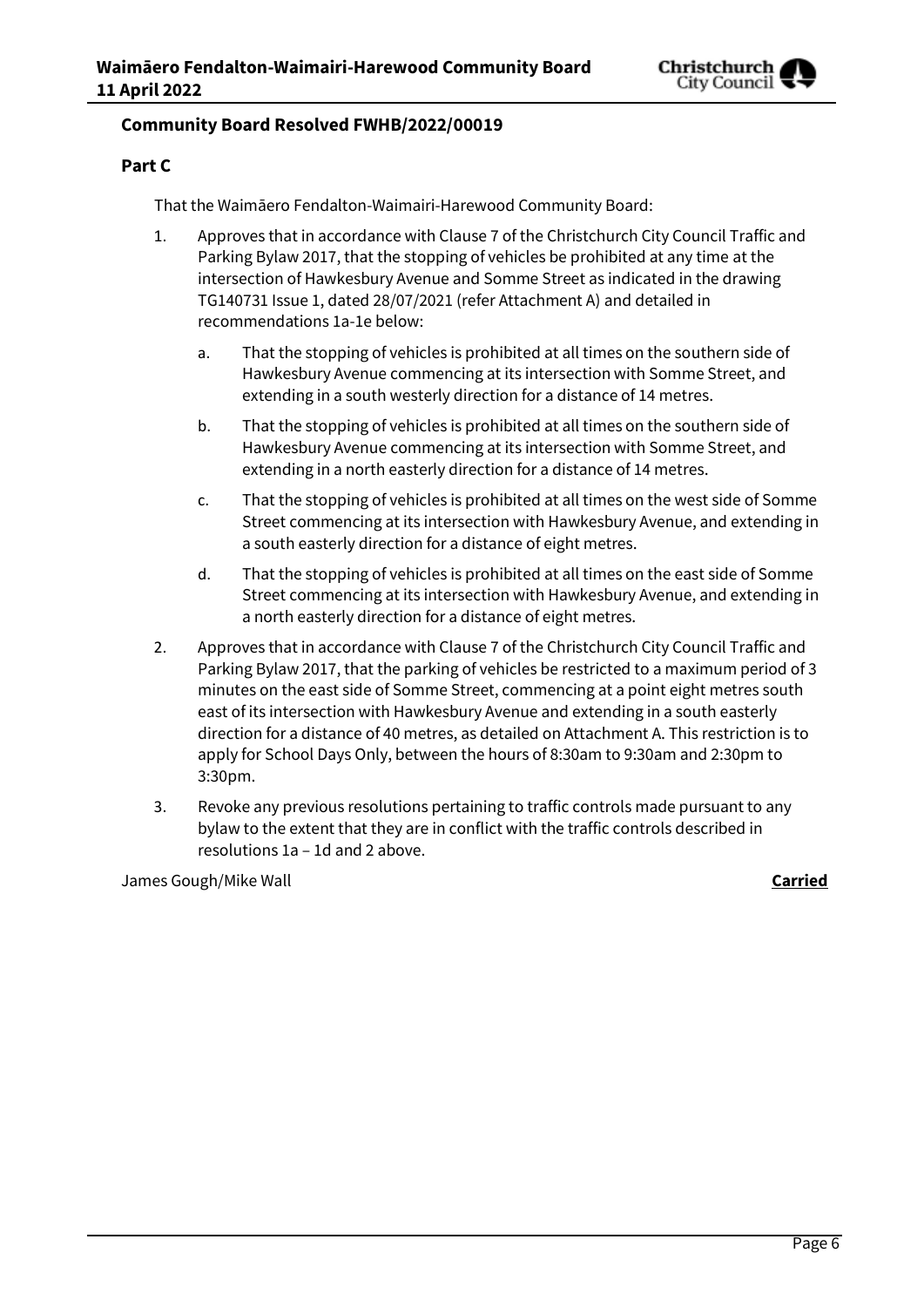

## **11. Waimāero Fendalton-Waimairi-Harewood 2021-22 Discretionary Response Fund Application - McLeans Island Golf Club Inc**

The Community Governance Manager introduced this item and explained that the request is for a contribution towards better storage facilities. The current storage is in old shipping containers, they are not very secure and the floors are rotten which is presenting a health and safety hazard.

Mike Wall moved that the staff recommendation be adopted. The motion was seconded by Shirish Paranjape and when put to the vote was declared carried unanimously.

## **Community Board Resolved FWHB/2022/00020**

## **Part C**

That the Waimāero Fendalton-Waimairi-Harewood Community Board:

 $1.$ Approves a grant of \$10,000 from its 2021-22 Discretionary Response Fund to the McLeans Island Golf Club Inc towards the installation of a secure storage shed at their club.

Mike Wall/Shirish Paranjape **Carried**

## **12. Waimāero Fendalton-Waimairi-Harewood Community Board Area Report - April 2022**

The following Officers presented to the Board regarding the two memoranda included as Attachments D and E to the report in the agenda regarding traffic and parking issues in the Merivale area:

- The Head of Planning and Consents
- The Planning Manager
- The Team Leader Traffic Operations
- The Transport Engineer

The Officers delivered a PowerPoint presentation which is included as Attachment A to these minutes.

During the discussion between Officers and the Board the following points were raised:

- The original Merivale Parking Plan conducted in 2008 pre-dates the Suburban Parking Policy. Now that we have the Suburban Parking Policy, that needs to guide our work in this area.
- The Board expressed a concern that the current approach appears to be considering each street in isolation with a particular focus on Rugby Street. The Board emphasised that there are a number of problems being experienced throughout the Merivale area and highlighted that these relate both to parking and traffic operations.
- The Board discussed conducting a more strategic review of parking and traffic safety operations in the wider area.
- There is a high concentration of schools in this area with city-wide catchments, so this needs to be taken into account.
- Officers advised that there is an Otautahi Christchurch Plan under development which is a spatial plan that could lead to the creation of neighbourhood plan. This may address issues such as the traffic and parking issues in Merivale.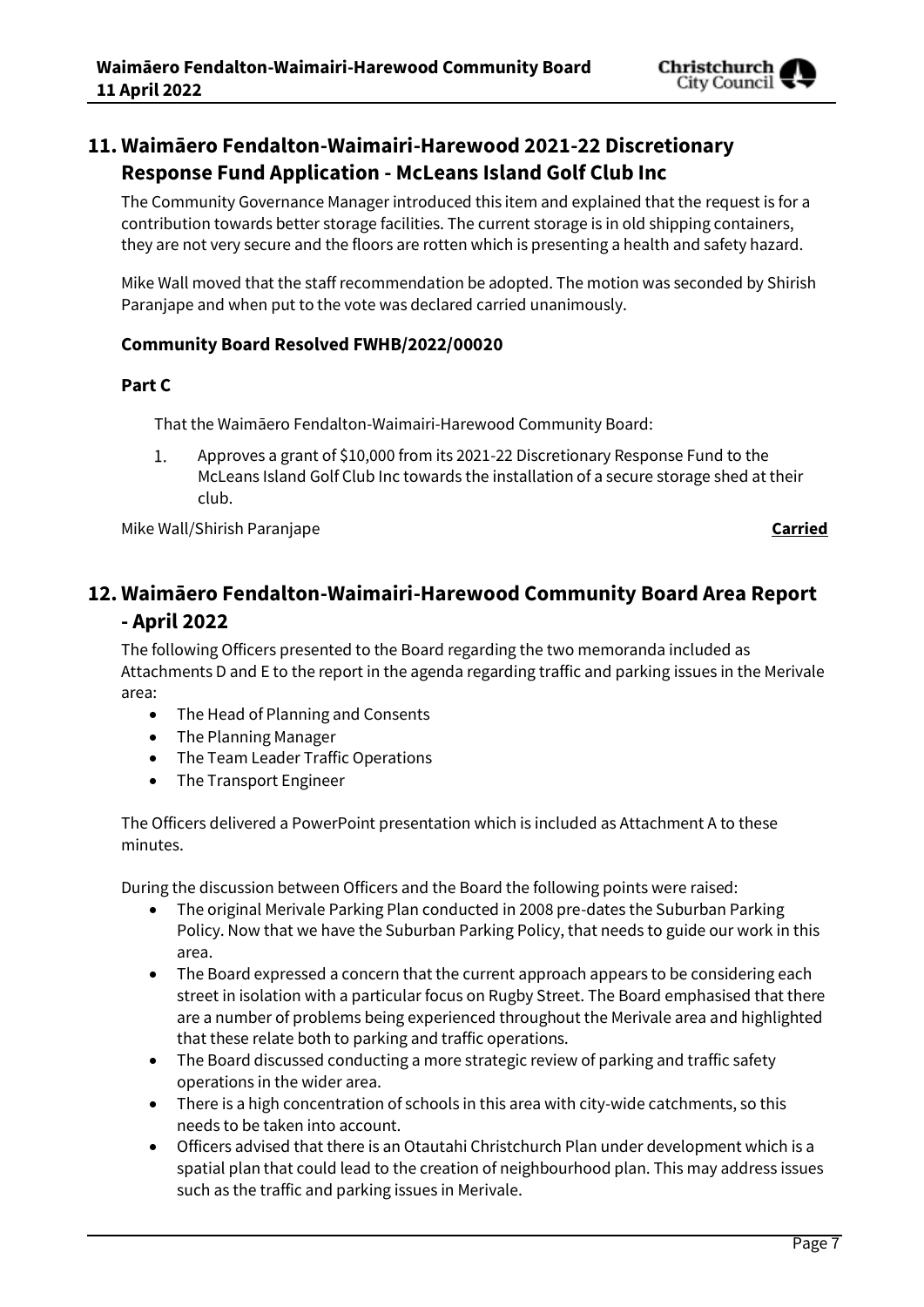## **Waimāero Fendalton-Waimairi-Harewood Community Board 11 April 2022**



- Officers advised the Board that when the 2008 Merivale Parking Plan was developed, parking demand was found to significantly exceed supply. This issue is likely to have been further amplified with intensification in the area since then.
- Care will need to be taken, for example, to avoid shifting demand from one street to another which underlines the importance of a strategic approach.
- Common feedback from residents is that the streets are too narrow to allow parking on both sides of the road. Most streets in this area are wide enough to support parking on both sides of the road under current standards, it can be a tight fit but this also has the effect of lowering the average speed. Wider streets are more likely to experience problems with excessive speed.
- The Board discussed whether the purpose of a parking review would be to increase the volume of parking spaces, or to ration them between various user groups. Officers advised that there is a finite length of kerb which can be legally used for parking, the only way to increase the supply is to convert it to angle parking but this would not suit most of the streets in the area. It is for this reason that the 2008 Plan sought to find a balance between time-restricted parking and non-restricted parking.

Following the discussion the Board decided to add clauses to their motion to request a review of traffic and parking operations in the area bordered by Heaton Street, Rossall Street, Carlton Mill Road and Papanui Road with the findings being reported back to the Board. The Board also requested regular progress updates on the review.

This motion was moved by Bridget Williams and Seconded by James Gough. When put to the vote the motion was carried unanimously.

## **Officer Recommendations Ngā Tūtohu**

That the Waimāero Fendalton-Waimairi-Harewood Community Board:

1. Receive the Waimāero Fendalton-Waimairi-Harewood Community Board Area Report for April 2022.

## **Community Board Resolved FWHB/2022/00021**

## **Part B**

That the Waimāero Fendalton-Waimairi-Harewood Community Board:

- 1. Receive the Waimāero Fendalton-Waimairi-Harewood Community Board Area Report for April 2022.
- 1. Requests staff to review traffic and parking operations in the area bordered by Heaton Street, Rossall Street, Carlton Mill Road and Papanui Road and report the findings back to the Board.
- 2. Requests staff to provide regular progress updates on the review.

## Bridget Williams/James Gough **Carried Attachments**

A Officer Presentation  $\Rightarrow$